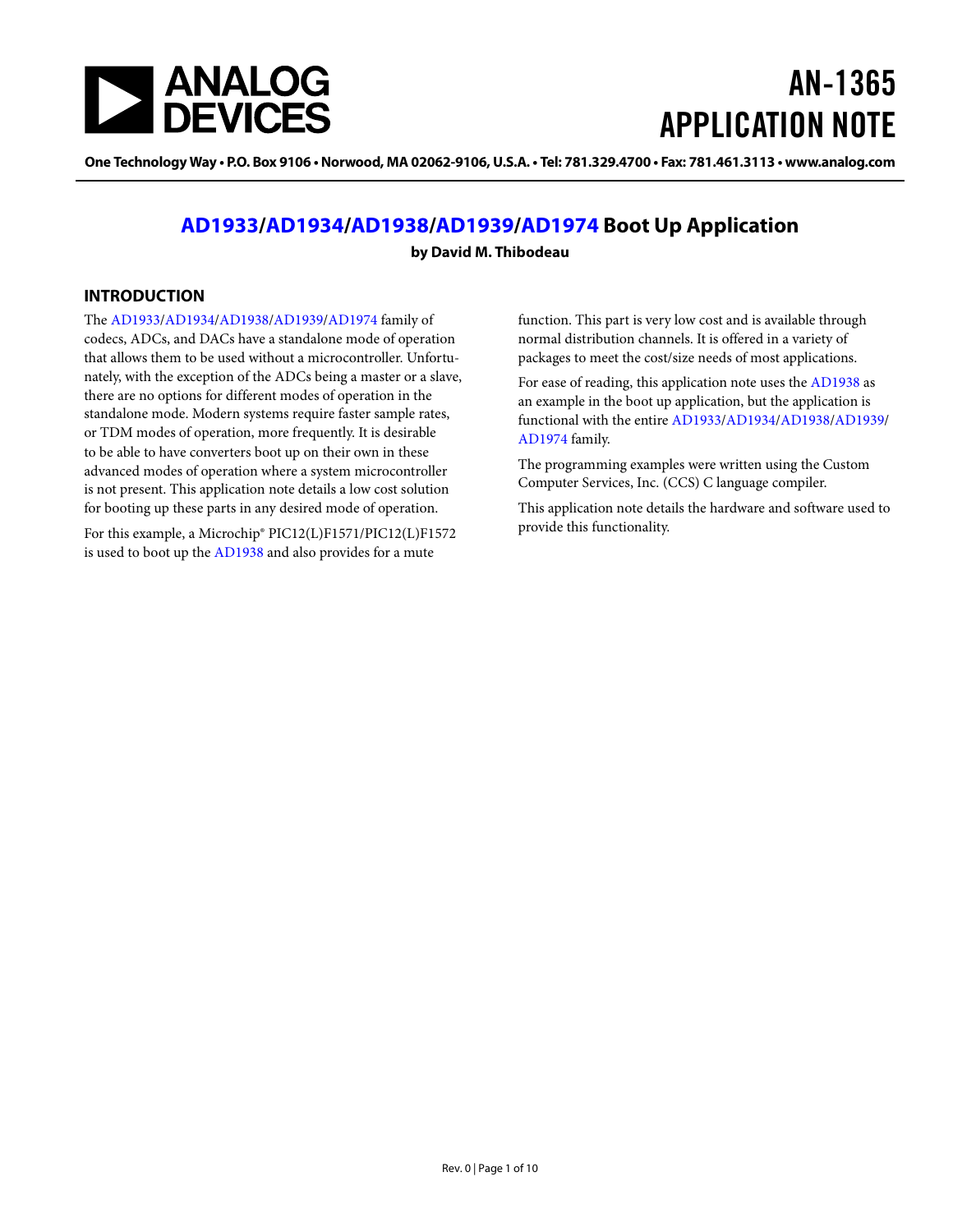## **TABLE OF CONTENTS**

### <span id="page-1-0"></span>**REVISION HISTORY**

8/15-Revision 0: Initial Version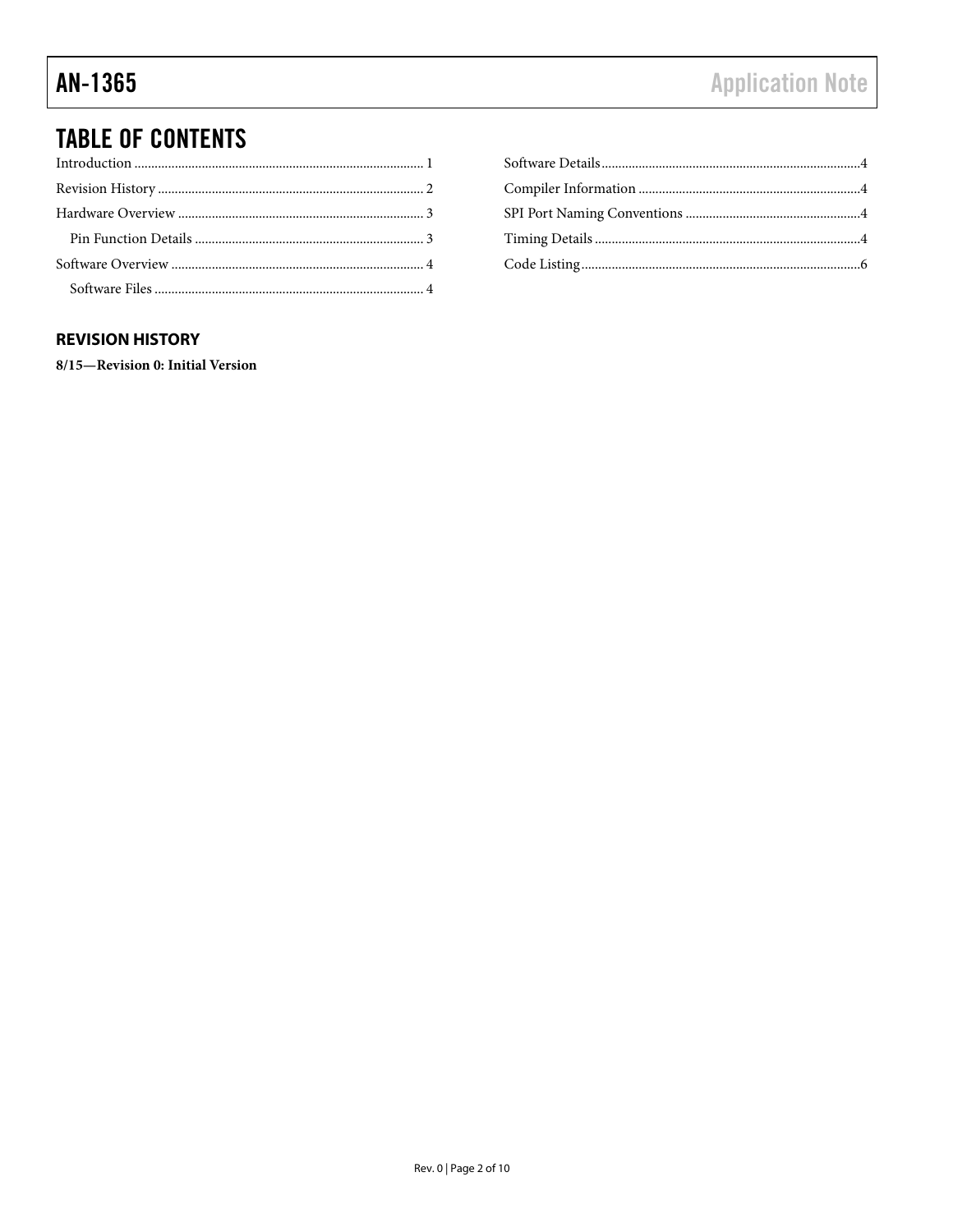### <span id="page-2-1"></span><span id="page-2-0"></span>HARDWARE OVERVIEW

The [AD1933/](http://www.analog.com/ad1933?doc=AN-1365.pdf)[AD1934/](http://www.analog.com/ad1934?doc=AN-1365.pdf)[AD1938/](http://www.analog.com/ad1938?doc=AN-1365.pdf)[AD1939/](http://www.analog.com/ad1939?doc=AN-1365.pdf)[AD1974 a](http://www.analog.com/ad1974?doc=AN-1365.pdf)ll have an SPI port for communicating with a system controller. They all use the same ID address embedded in the SPI command format so no changes to the code are required to communicate with any part in this family of parts. As a side note, this makes it possible to program multiple parts simultaneously because this program does not read any data from the codec. If there is a need for multiple parts programmed differently, then the user can modify the program to include an additional CLATCH (slave select) output.

The Microchip PIC12(L)F1571/PIC12(L)F1572 has six multifunction GPIO pins and a built-in oscillator block. All that is required for the part to function is power, ground, and a 0.1 μF bypass capacitor on the power pins. A pull-up resistor for the mute function is also recommended. The CLATCH line also requires a pull-up resistor to prevent the codec from entering the standalone mode prior to the microcontroller booting up. Only three passive components are required for this microcontroller application to function making it a very cost effective solution.

The PIC12F1571/PIC12F1572 is the 5 V version of the part and the PICLF1571/PICLF1572 is the low voltage version. Because the [AD1938 i](http://www.analog.com/ad1938?doc=AN-1365.pdf)s 5 V tolerant on the logic ports then either part can be used. However, it is recommended to use the PICLF1571/PICLF1572 version.

[Figure 1](#page-2-2) shows the GPIO and other functions of the microcontroller. [Figure 2](#page-2-3) shows the functions assigned to these pins in this example solution.

<span id="page-2-2"></span>

<span id="page-2-3"></span>Figure 2. Functions Assigned to the GPIO Pins

#### **PIN FUNCTION DETAILS**

A list of the PICLF1571/PICLF1572 pin function details follows.

- CIN: This pin is a data input to the microcontroller from the [AD1938](http://www.analog.com/ad1938?doc=AN-1365.pdf) SPI output. Connect this pin to the COUT pin of the [AD1938.](http://www.analog.com/ad1938?doc=AN-1365.pdf)
- COUT: This pin is the data output from the microcontroller and is connected to the CIN pin of the [AD1938.](http://www.analog.com/ad1938?doc=AN-1365.pdf)
- MCLR: This pin is the master clear function of the microcontroller. This pin has an internal weak pull-up and has a noise/spike filter built in. Pulling this pin down holds the part in reset and allowing the pin to float back high resets the part and starts the application program from the beginning. This allows a reset to be initiated by either a switch or a system controller. If unused, then leave this pin floating or tie it to  $V_{DD}$ .
- MUTE: This pin needs to be pulled high externally. This pin is active after initialization. Pulling it low mutes all the DAC outputs and remains that way until the pin returns to the high state. Then it transmits the unmute command.
- CLATCH: This pin needs to connect to the CLATCH pin of the [AD1938.](http://www.analog.com/ad1938?doc=AN-1365.pdf) This pin needs to have a weak pull-up so that it is high during the start-up time right after power is applied. This prevents th[e AD1938 f](http://www.analog.com/ad1938?doc=AN-1365.pdf)rom entering standalone mode right after power is applied.
- CCLK: This pin is the serial clock. It needs to be tied to the CCLK pin of the [AD1938.](http://www.analog.com/ad1938?doc=AN-1365.pdf)

Note that Analog Devices, Inc. has used different nomenclature for SPI port functions. See the [SPI Port Naming Conventions](#page-3-4)  sections for details.

The microcontroller is the SPI master.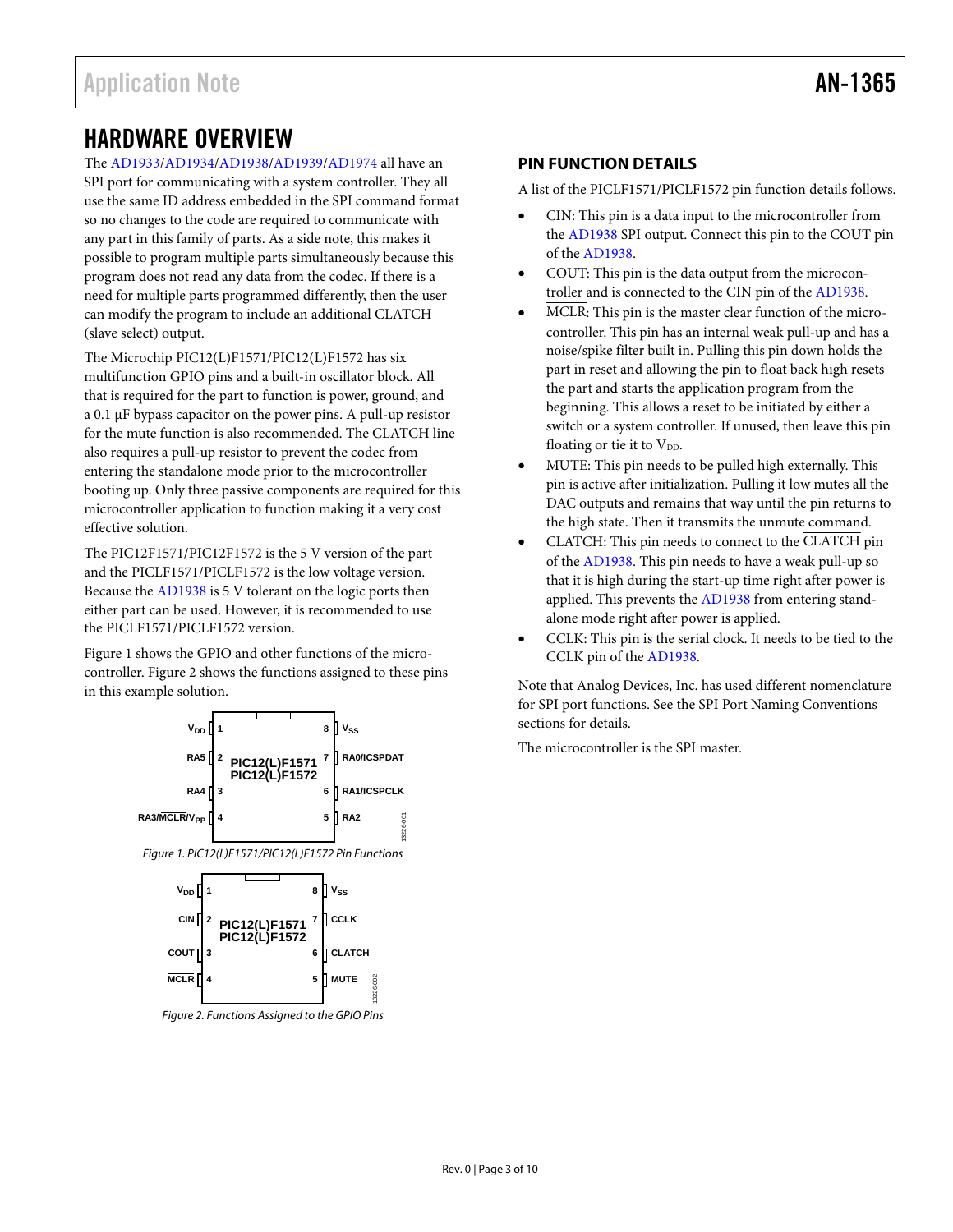### AN-1365 Application Note

### <span id="page-3-0"></span>SOFTWARE OVERVIEW

The software program flow is simple.

- 1. Setup the microcontroller internal oscillator and the port directions.
- 2. Set the CLATCH pin high.
- 3. Wait for the [AD1938](http://www.analog.com/ad1938?doc=AN-1365.pdf) to finish its initialization and calibration.
- 4. Call the routine that sends the SPI messages and configures the codec for the desired mode of operation.
- 5. Enter a forever loop.
	- a. Go to sleep but set up a wake-up interrupt that triggers when the MUTE pin goes low.
	- b. Upon wake-up, send the DAC mute SPI message then wait for the pin to go back high.
	- c. When the MUTE pin goes high, send out the SPI message to unmute the DACs and then go back to sleep.

A few interrupt housekeeping steps are detailed in the code.

#### <span id="page-3-1"></span>**SOFTWARE FILES**

There are three source code files for this program.

12LF1572.h: this is the header file specific to this microcontroller. This file has many useful definitions and builtin function prototypes. This file is supplied with the compiler.

AD1938 Self Boot main.h: this file holds compiler directives and useful definitions specific to this codec.

The compiler directives are to include the header file described previously, set some fuses in the part, set the delay time for the internal oscillator frequency being used. Then define the SPI functions. This program uses a software defined SPI implementation because the part does not have a hardware SPI port. See the [Compiler Information](#page-3-3) section for details on the compiler used for this example.

The definitions provided for the codec are to set the command for reading or writing to the codec and register addresses.

#### <span id="page-3-2"></span>**SOFTWARE DETAILS**

The data structure used is a union of two data types: a 32-bit integer and a structure of four 8-bit integers. This implementation allows for the addressing of the same data in two different ways. One way is a large 32-bit integer used by the SPI message function call. This call requires an integer variable. The second way is with a structure of four integer variables to allow the program to address the individual parts of a single SPI message. The SPI message format for th[e AD1938](http://www.analog.com/ad1938?doc=AN-1365.pdf) is a 24-bit message. The software SPI function allows the programmer to define the number of bits transmitted in a message. The problem is that the C compiler does not have a 24-bit integer variable type so a 32-bit was used. The structure has one variable called unused\_byte, which is a placeholder for these extra bits. Only the first 24 bits of the actual 32-bit variable are transmitted.

This program does not read any registers. The software is capable of reading data from the codec. To read, use the definition for reading data and once it is read the data is stored in the Data variable of the message structure. An example of how to read data is shown in the code comments (see the [Code](#page-5-0)  [Listing](#page-5-0) section).

The codec powers up with all the registers set to zero. The data sheet lists this value first in the register details section. Any desired register setting that is a zero or appears first in the register details does not need to be written upon powering up the part. This simplifies the program by limiting the number of register writes required to set up the part in the desired mode.

#### <span id="page-3-3"></span>**COMPILER INFORMATION**

The compiler used in this example is available from CCS. The compiler can be purchased with an integrated development environment but it is also offered in a command line form. The command line compilers are a very low cost solution that can be integrated into the MicroChip MPLAB® which is a free development environment offered by Microchip, Inc.

The choice of this compiler is due to the small file sizes produced by the compiler and the availability of many built in functions. This example uses the SPI built-in function, which implements a software SPI solution on parts where hardware SPI ports do not exist.

#### <span id="page-3-4"></span>**SPI PORT NAMING CONVENTIONS**

Analog Devices has used different pin names (mnemonics) for SPI port functions. Se[e Table 1](#page-3-6) for details of the changes.

#### <span id="page-3-6"></span>**Table 1. SPI Port Pin Naming Conventions**

| <b>Legacy Pin Mnemonic</b> | <b>New Pin Mnemonic</b> |
|----------------------------|-------------------------|
| <b>CDATA</b>               | <b>MOSI</b>             |
| <b>COUT</b>                | <b>MISO</b>             |
| CCI K                      | <b>SCLK</b>             |
| <b>CLATCH</b>              |                         |
|                            |                         |

The C in the legacy names stands for communication. The new names that are used elsewhere in the industry stand for:

- MOSI: Master output slave input
- MISO: Master input slave output
- SCLK: Serial clock
- SS: Slave select which is normally an active low.

#### <span id="page-3-5"></span>**TIMING DETAILS**

When power is applied, there is approximately a 65 ms wake-up time for the microcontroller before its code begins execution. This occurs well before the codec is ready to be programmed so the microcontroller waits for an additional 265 ms. The resulting time from power-up to when the SPI messages are sent is around 330 ms. See [Figure 3](#page-4-0) for details. [Figure 4](#page-4-1) t[o Figure 8](#page-4-2) detail other signal timings.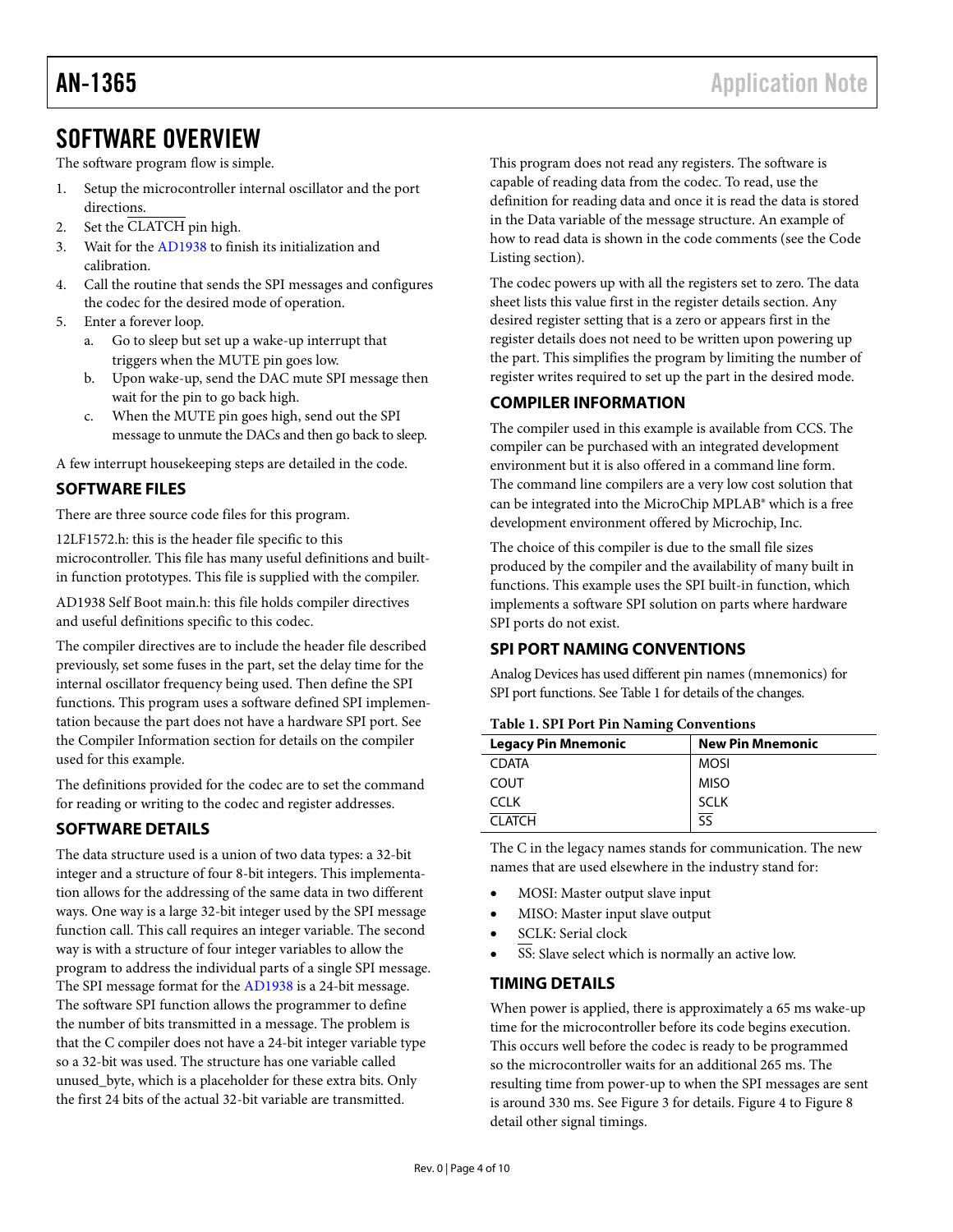

<span id="page-4-0"></span>*Figure 3. Start-up Time from Power Up to SPI Message Transmission*

#### The SPI clock frequency is approximately 144 kHz as shown in [Figure 4.](#page-4-1)

<span id="page-4-1"></span>

*Figure 5. Six Outgoing SPI Messages Used to Configure the Codec*



*Figure 6. Approximately 25 µs of Time Between Messages*



*Figure 7. Time from MUTE Pin Going Low and Mute Message Transmission = 46 µs*



<span id="page-4-2"></span>*Figure 8. Time from MUTE Pin Going High and Unmute Message Transmission is 25 µs*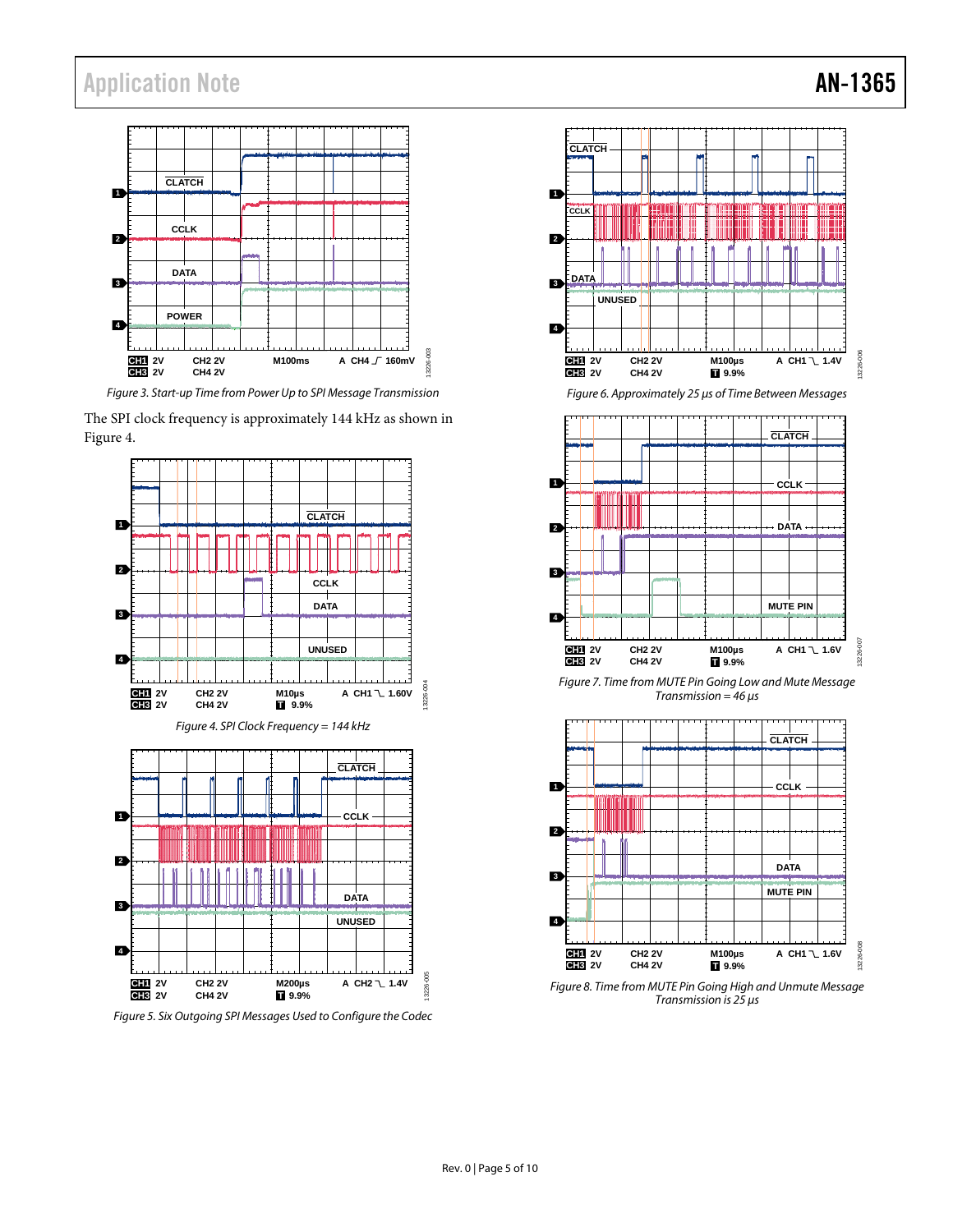13226-009

DOG **226-4** 



*Figure 9. Example Schematic Implementation*

#### <span id="page-5-0"></span>**CODE LISTING**

#### *Main Program*

To save boot-up time, it is good to know that the [AD1938](http://www.analog.com/ad1938?doc=AN-1365.pdf) parts come out of reset with all the registers at zero. The data sheet shows that the default values as the first value listed in the register details; these defaults are the zero settings. Therefore, this program only needs to change the registers that should not be zero for the desired mode of operation.

Another limitation of this program is that the built-in software SPI routines do not allow large block writes while the CLATCH line is held low. So the feature of the part that allows automatic address incrementation cannot be used.

#### **Reading Data Back**

int8 Data;

The following example shows how to read data back from the part:

```
#include <AD1938-Self-Boot-main.h>
/*
SPI_Message_In.Full_SPI_Msg = spi_xfer(SPI_Message_Out.Full_SPI_Msg); // Send out the SPI 
message with the first byte set to read. 
*/
/*
Global Variables
*/
boolean First_Time_Sleep;
union SPI_Message_Type {
 int32 Full_SPI_Msg;
 struct SPI_Bytes_Type {
```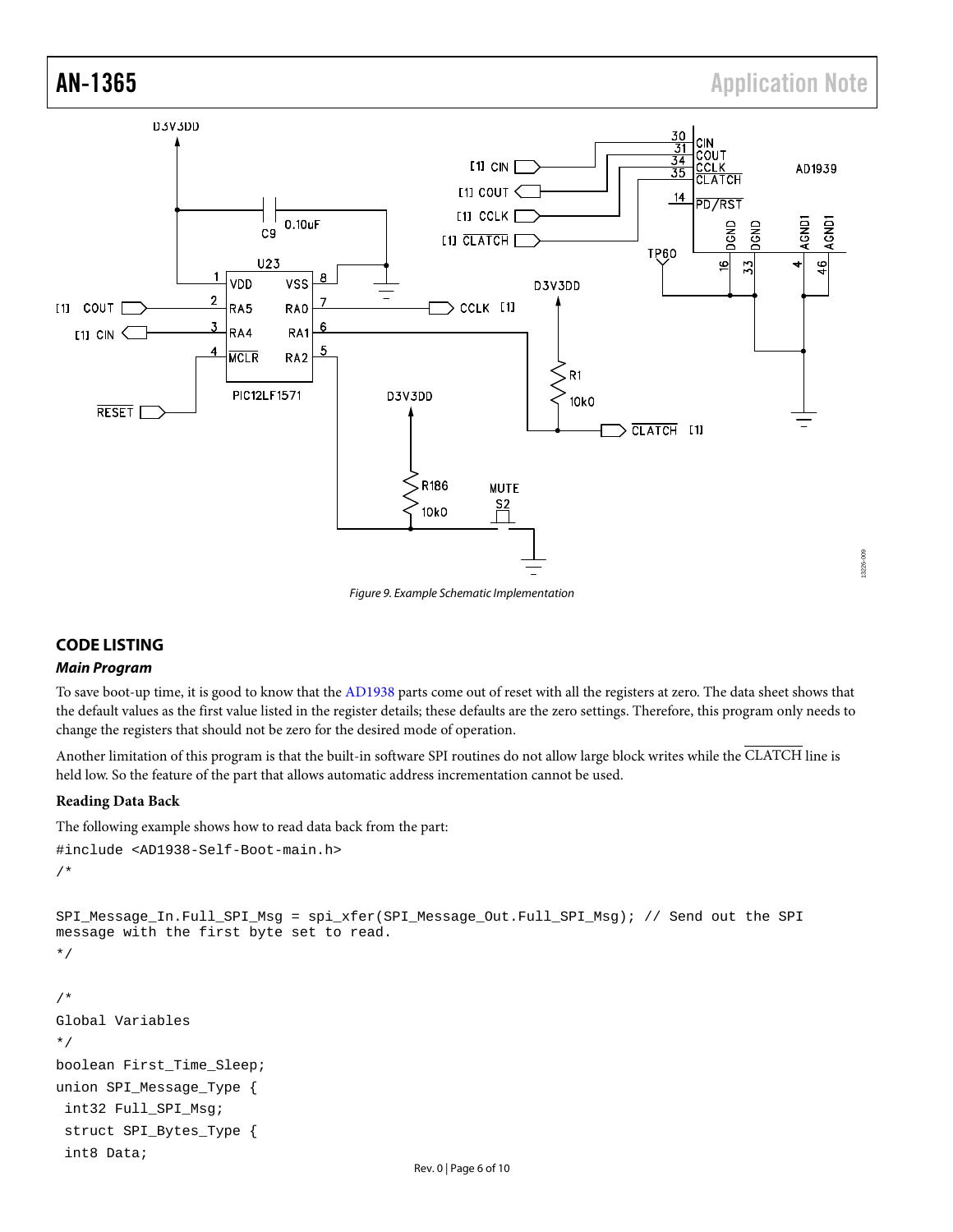### Application Note **AN-1365**

```
int8 Reg_Addr;
int8 Read_Write;
int8 Unused_Byte;
} SPI_Byte;
} SPI_Message_Out; //, SPI_Message_In;
void Configure_Codec_for_TDM8_ADC_Master_MCLKIn()
{
 /*
This routine configures the codec for TDM8 with the ADC clocks as a master and the DAC clocks 
as a slave. MCLK comes from an external crystal source at 12.288 MHz. 32 kHz/48 kHz sampling 
rate.
 */
SPI_Message_Out.SPI_Byte.Unused_Byte = 0; // This will stay the same for all messages so set 
this only once. 
 SPI_Message_Out.SPI_Byte.Read_Write = Global_Address_Write; // This also stays the same for the 
initial bank of writes. 
SPI_Message_Out.SPI_Byte.Reg_Addr = DAC_Control_0;
SPI_Message_Out.SPI_Byte.Data = 0x40; // This sets the DAC to TDM mode
 spi_xfer(SPI_Message_Out.Full_SPI_Msg); // Send out the SPI message. 
SPI_Message_Out.SPI_Byte.Reg_Addr = DAC_Control_1;
SPI_Message_Out.SPI_Byte.Data = 0x04; // This sets the DAC to 256 BCLKs per frame which is 
8 channels in slave mode
 spi_xfer(SPI_Message_Out.Full_SPI_Msg); // Send out the SPI message. 
SPI_Message_Out.SPI_Byte.Reg_Addr = ADC_Control_0;
SPI_Message_Out.SPI_Byte.Data = 0x02; // This turns on the high-pass filter for the ADCs which 
is a good idea. It removes the DC offsets.
 spi_xfer(SPI_Message_Out.Full_SPI_Msg); // Send out the SPI message. 
SPI_Message_Out.SPI_Byte.Reg_Addr = ADC_Control_1;
SPI_Message_Out.SPI_Byte.Data = 0x20; // This sets the ADC to TDM mode.
 spi_xfer(SPI_Message_Out.Full_SPI_Msg); // Send out the SPI message.
SPI_Message_Out.SPI_Byte.Reg_Addr = ADC_Control_2;
SPI_Message_Out.SPI_Byte.Data = 0x68; // This sets the ADC to master with 256 BCLKs per frame, 
8 channels. 
 spi_xfer(SPI_Message_Out.Full_SPI_Msg); // Send out the SPI message. 
 SPI_Message_Out.SPI_Byte.Reg_Addr = PLL_Control_0;
 SPI_Message_Out.SPI_Byte.Data = 0x80; // This enables the internal MCLK to start up the part 
 spi_xfer(SPI_Message_Out.Full_SPI_Msg); // Send out the SPI message.
```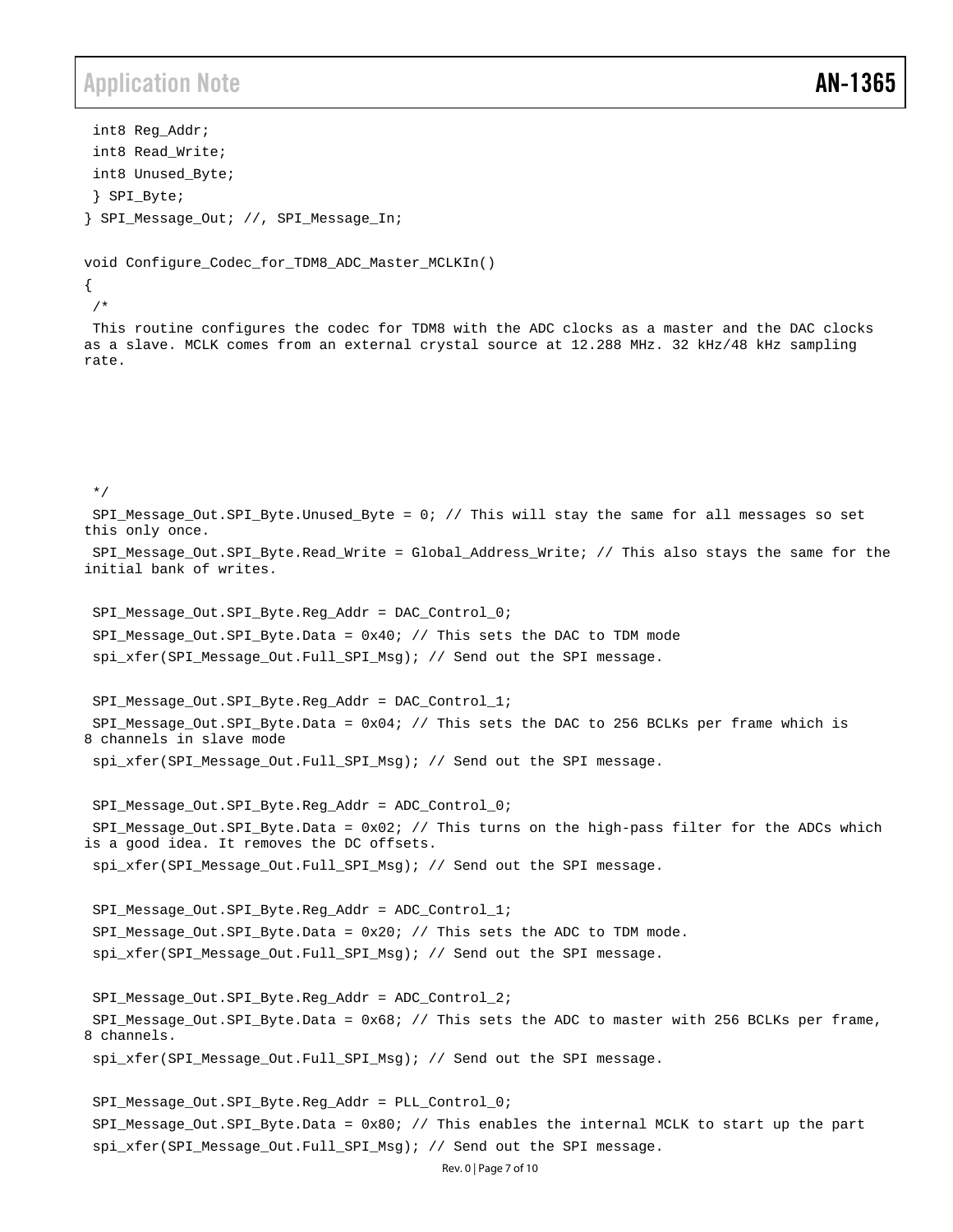```
}
```

```
void Initialize()
{
```

```
setup_oscillator( OSC_16MHZ);
```

```
set_tris_a( 0b11101100 );
```

```
//enable_interrupts(GLOBAL);
```
/\*

```
Note about global interrupts:
```
Do not enable the global interrupts for the interrupt on a pin change to wake the processor from sleep. It is actually desired to not enable them because then the processor just wakes from sleep and continues program execution from the instructions following the sleep instruction.

Should the global interrupts be enabled then the processor wakes up from sleep and attempts to execute the ISR for the interrupt. In the case of this program, there is no ISR; therefore, it starts executing from Instruction 0 which is the start of the program, basically performing a reset.

If the user changes this program and enables the global interrupts, then write an ISR for the pin change.

\*/

output\_high(PIN\_A1); // Set the  $\overline{\text{CLATCH}}$  pin high upon power up to avoid setting the codec into standalone mode.

// There still needs to be a weak pull up on this pin to keep the pin high before the program executes.

```
delay_ms(265); // Insert a delay to allow the PLL of the codec to lock and for initialization 
of the codec.
```

```
}
```

```
void main()
{
 Initialize();
 // Send out the CODEC configuration messages
 Configure_Codec_for_TDM8_ADC_Master_MCLKIn();
 First_Time_Sleep = TRUE; // Do not unmute the DAC the first time the loop is entered and the 
part goes to sleep 
 // Loop for testing of the mute function.
 while(TRUE)
 {
 //Test if the MUTE pin is high. If it is then go into sleep mode
 if (input(PIN_A2)).
 {
 if (!First_Time_Sleep)
 { // Unmute the codec.
 SPI_Message_Out.SPI_Byte.Read_Write = Global_Address_write;
 SPI_Message_Out.SPI_Byte.Reg_Addr = DAC_Mutes;
 SPI_Message_Out.SPI_Byte.Data = 0x00;
 SPI_Message_Out.SPI_Byte.Unused_Byte = 0;
 spi_xfer(SPI_Message_Out.Full_SPI_Msg); // Send out the SPI message. 
 }; 
 // Prepare to sleep.
```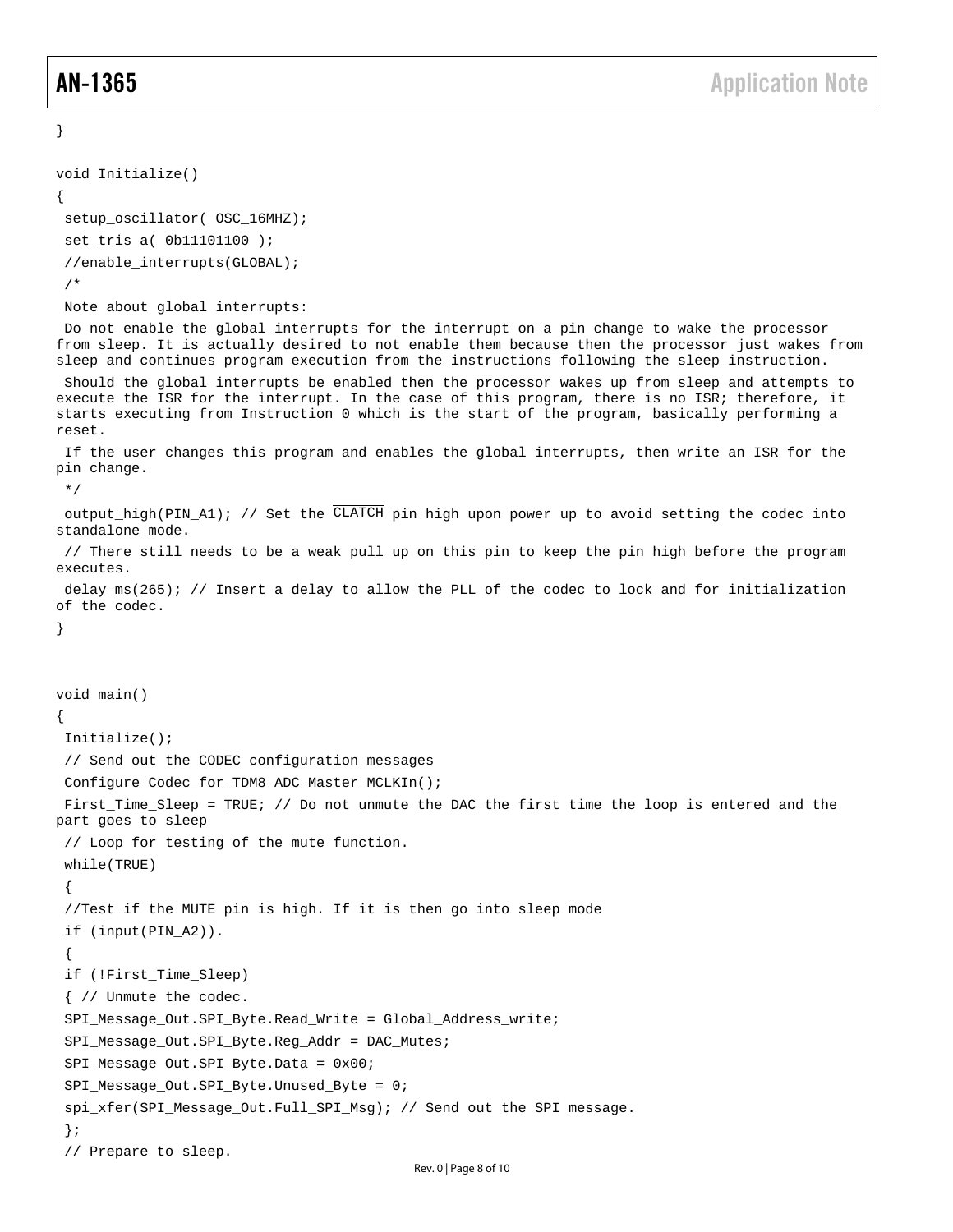## Application Note **AN-1365**

```
enable_interrupts( INT_RA2_H2L); // This interrupt brings the device out of sleep
// Go into sleep mode.
sleep();
disable_interrupts( INT_RA2_H2L); // Disable this interrupt so it does not continue to trigger 
while sending out the SPI messages.
clear_interrupt(INT_RA2_H2L); // Clear the interrupt.
First_Time_Sleep = False; // Mute the DAC when the pin goes back high.
// Now send out the mute message.
SPI_Message_Out.SPI_Byte.Read_Write = Global_Address_write;
SPI_Message_Out.SPI_Byte.Reg_Addr = DAC_Mutes;
SPI_Message_Out.SPI_Byte.Data = 0xFF;
SPI_Message_Out.SPI_Byte.Unused_Byte = 0;
spi_xfer(SPI_Message_Out.Full_SPI_Msg); // Send out the SPI message. 
delay_ms(3); // Insert a delay for switch debouncing. If the MUTE pin is tied to a 
microcontroller then this is not needed.
};
}
}
```